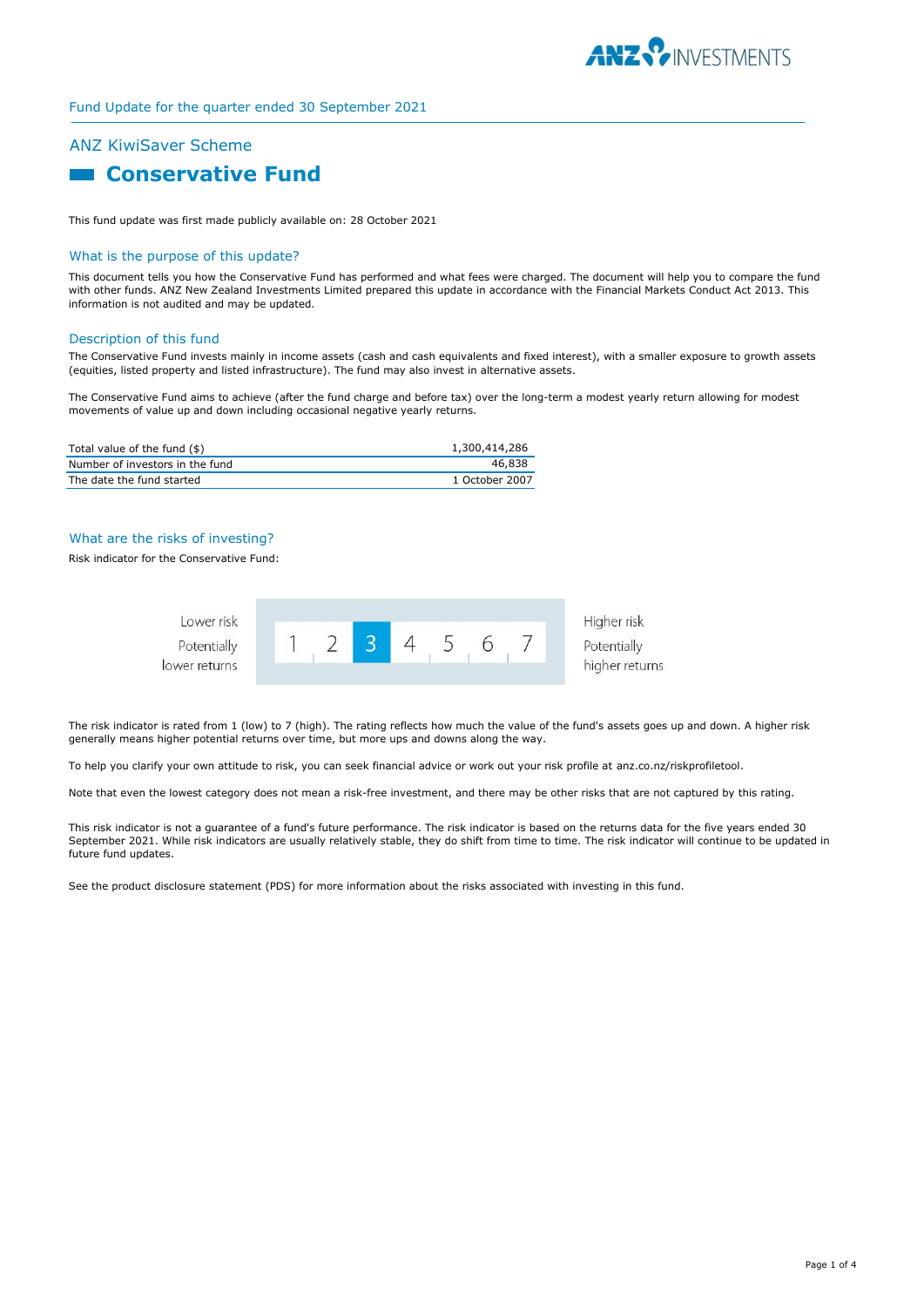### How has the fund performed?

|                                               | Average over past<br>five years | Past year |
|-----------------------------------------------|---------------------------------|-----------|
| Annual return                                 |                                 |           |
| (after deductions for charges and tax)        | 3.70%                           | 3.79%     |
| Annual return                                 |                                 |           |
| (after deductions for charges but before tax) | 4.46%                           | 3.89%     |
| Market index annual return                    |                                 |           |
| (reflects no deduction for charges and tax)   | 4.64%                           | 3.21%     |

The market index annual return is calculated using the target investment mix and the indices of each asset class.

Additional information about the market index is available in the statement of investment policy and objectives on the offer register at www.discloseregister.companiesoffice.govt.nz.



#### **Annual return graph**

This shows the return after fund charges and tax for each of the last 10 years ending 31 March. The last bar shows the average annual return for the last 10 years, up to 30 September 2021.

**Important:** This does not tell you how the fund will perform in the future.

Returns in this update are after tax at the highest prescribed investor rate (PIR) of tax for an individual New Zealand resident. Your tax may be lower.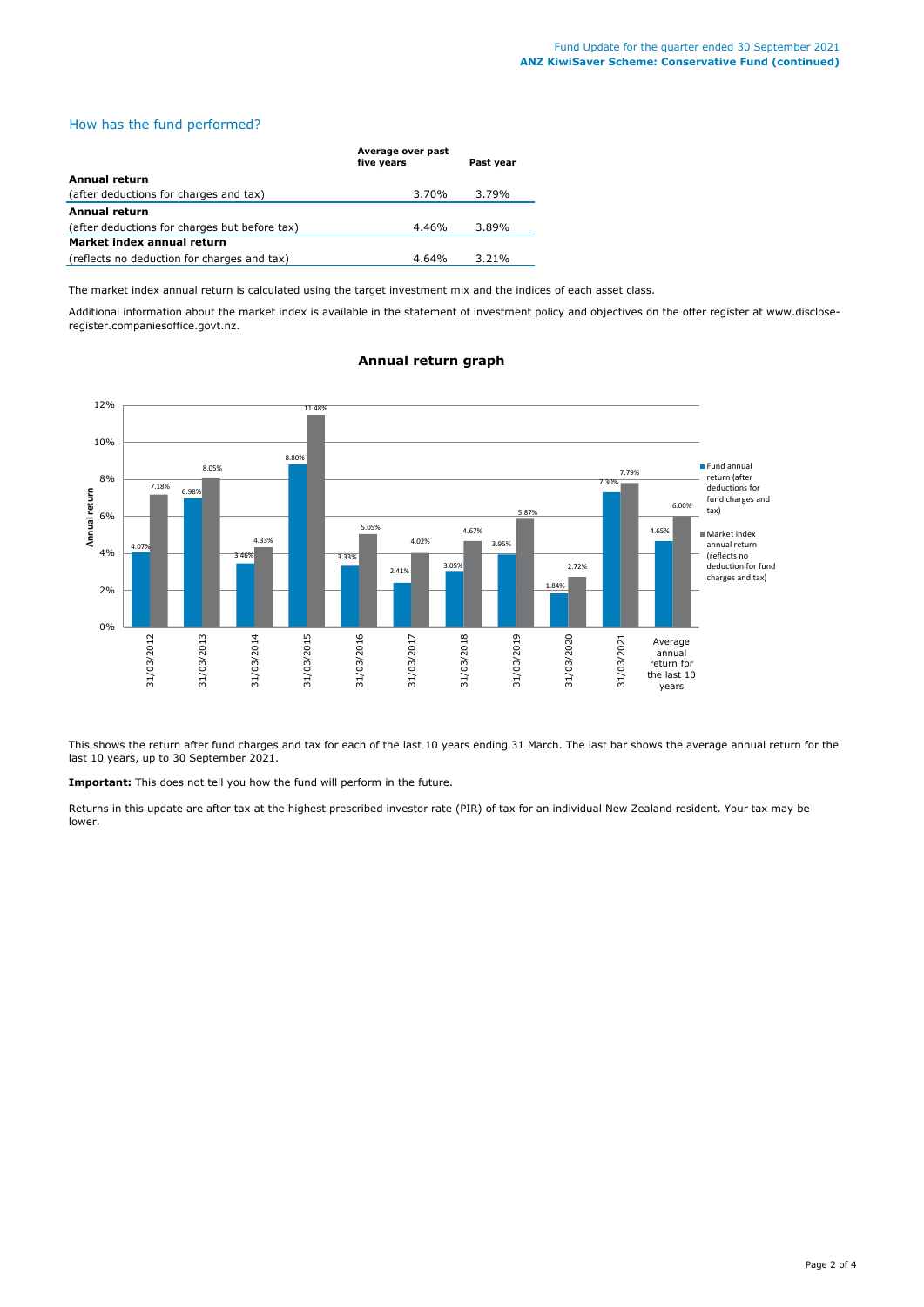# What fees are investors charged?

Investors in the Conservative Fund are charged fund charges. In the year to 31 March 2021 these were:

|                                             | % of net asset value          |
|---------------------------------------------|-------------------------------|
| Total fund charges <sup>1*</sup>            | $0.83\%$                      |
| Which are made up of:                       |                               |
| Total management and administration charges | $0.83\%$                      |
| Including:                                  |                               |
| Manager's basic fee                         | 0.78%                         |
| Other management and administration charges | 0.05%                         |
| Total performance based fees                | $0.00\%$                      |
|                                             | Dollar amount per<br>investor |
| <b>Other charges</b>                        |                               |
| Membership fee <sup>2</sup>                 | \$18                          |

\*The manager expects that the fund charges for the next scheme year will be less than the fund charges disclosed in this fund update because the manager's basic fee was reduced effective 30 September 2021 from 0.78% to 0.56% per year.

Investors are not currently charged individual action fees for specific actions or decisions (for example, for withdrawing from or switching funds). See the PDS for more information about Scheme fees.

Small differences in fees and charges can have a big impact on your investment over the long term.

### Example of how this applies to an investor

Sarah had \$10,000 in the fund at the start of the year and did not make any further contributions. At the end of the year, Sarah received a return after fund charges were deducted of \$379 (that is 3.79% of her inital \$10,000). Sarah also paid \$18 in other charges. This gives Sarah a total gain after tax of \$361 for the year.

# What does the fund invest in?

### **Actual investment mix<sup>3</sup> Target investment mix<sup>3</sup>**

This shows the types of assets that the fund invests in. This shows the mix of assets that the fund generally intends to invest in.